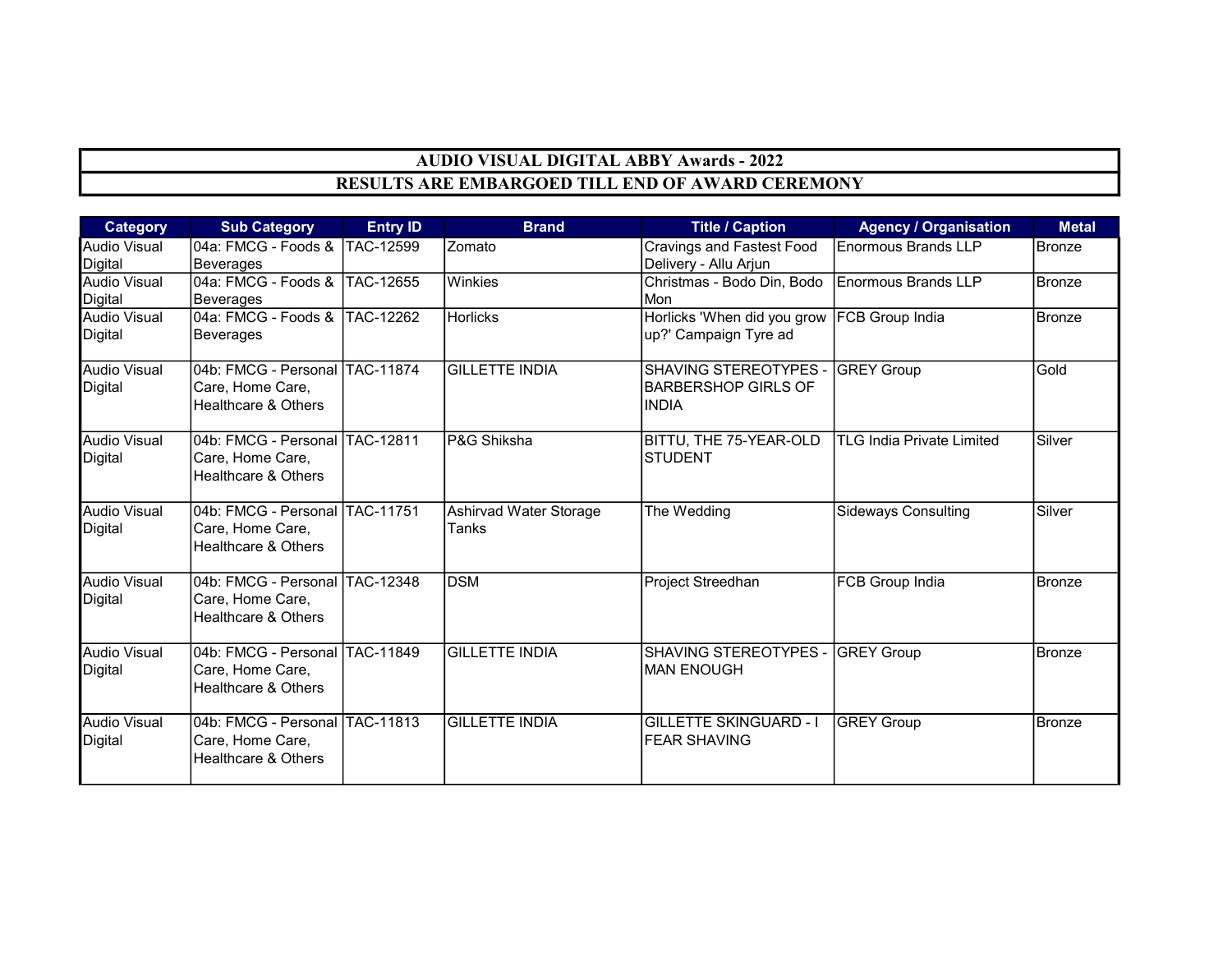| <b>Category</b>                       | <b>Sub Category</b>                                                  | <b>Entry ID</b>  | <b>Brand</b>     | <b>Title / Caption</b>                                    | <b>Agency / Organisation</b>          | <b>Metal</b>  |
|---------------------------------------|----------------------------------------------------------------------|------------------|------------------|-----------------------------------------------------------|---------------------------------------|---------------|
| <b>Audio Visual</b><br><b>Digital</b> | 04c: Consumer<br>Durables - Household<br>and Business<br>Appliances  | TAC-12651        | Jaquar           | Jaquar Bath & Lights                                      | <b>Enormous Brands LLP</b>            | Gold          |
| <b>Audio Visual</b><br><b>Digital</b> | 04c: Consumer<br>Durables - Household<br>and Business<br>Appliances  | <b>TAC-12014</b> | ASUS             | The Edge of the World                                     | <b>FCB Group India</b>                | Silver        |
| <b>Audio Visual</b><br><b>Digital</b> | 104c: Consumer<br>Durables - Household<br>and Business<br>Appliances | TAC-11273        | Samsung          | <b>Samsung Goodvibes</b>                                  | Cheil India Private Limited           | Silver        |
| <b>Audio Visual</b><br><b>Digital</b> | 04c: Consumer<br>Durables - Household<br>and Business<br>Appliances  | <b>TAC-10698</b> | <b>SAMSUNG</b>   | #UncoverTheEpic:<br>Samsung x Nat Geo<br>Traveller        | Cheil India Private Limited           | Merit         |
| <b>Audio Visual</b><br><b>Digital</b> | 04d: Automotive                                                      | <b>TAC-12770</b> | Jeep             | Democracy                                                 | <b>TLG India Private Limited</b>      | Silver        |
| <b>Audio Visual</b><br><b>Digital</b> | 04d: Automotive                                                      | TAC-12804        | Car Dekho        | E for Elderly                                             | <b>TLG India Private Limited</b>      | Silver        |
| <b>Audio Visual</b><br><b>Digital</b> | 04d: Automotive                                                      | <b>TAC-12732</b> | Jeep             | <b>Mission One Earth</b>                                  | <b>TLG India Private Limited</b>      | Bronze        |
| <b>Audio Visual</b><br><b>Digital</b> | 04e: Services                                                        | TAC-12134        | MUMBAI POLICE    | The Punishing Signal                                      | FCB Group India                       | Gold          |
| <b>Audio Visual</b><br>Digital        | 04e: Services                                                        | TAC-10684        | Bumble           | <b>Make The First Move</b><br>Cafe                        | The Script Room                       | <b>Bronze</b> |
| <b>Audio Visual</b><br><b>Digital</b> | 04e: Services                                                        | TAC-12600        | Zomato           | <b>Cravings and Fastest Food</b><br>Delivery - Allu Arjun | <b>Enormous Brands LLP</b>            | <b>Bronze</b> |
| <b>Audio Visual</b><br>Digital        | 04e: Services                                                        | TAC-12389        | Truecaller       | #ItsnotOK                                                 | <b>Wirality Media Private Limited</b> | Bronze        |
| <b>Audio Visual</b><br><b>Digital</b> | 04e: Services                                                        | TAC-12198        | <b>AXIS BANK</b> | PAUSE THE BARGAIN                                         | <b>GREY Group</b>                     | Bronze        |
| <b>Audio Visual</b><br><b>Digital</b> | 04e: Services                                                        | TAC-12831        | Spotify          | Ad-free Jingle with Nucleya                               | <b>TLG India Private Limited</b>      | <b>Bronze</b> |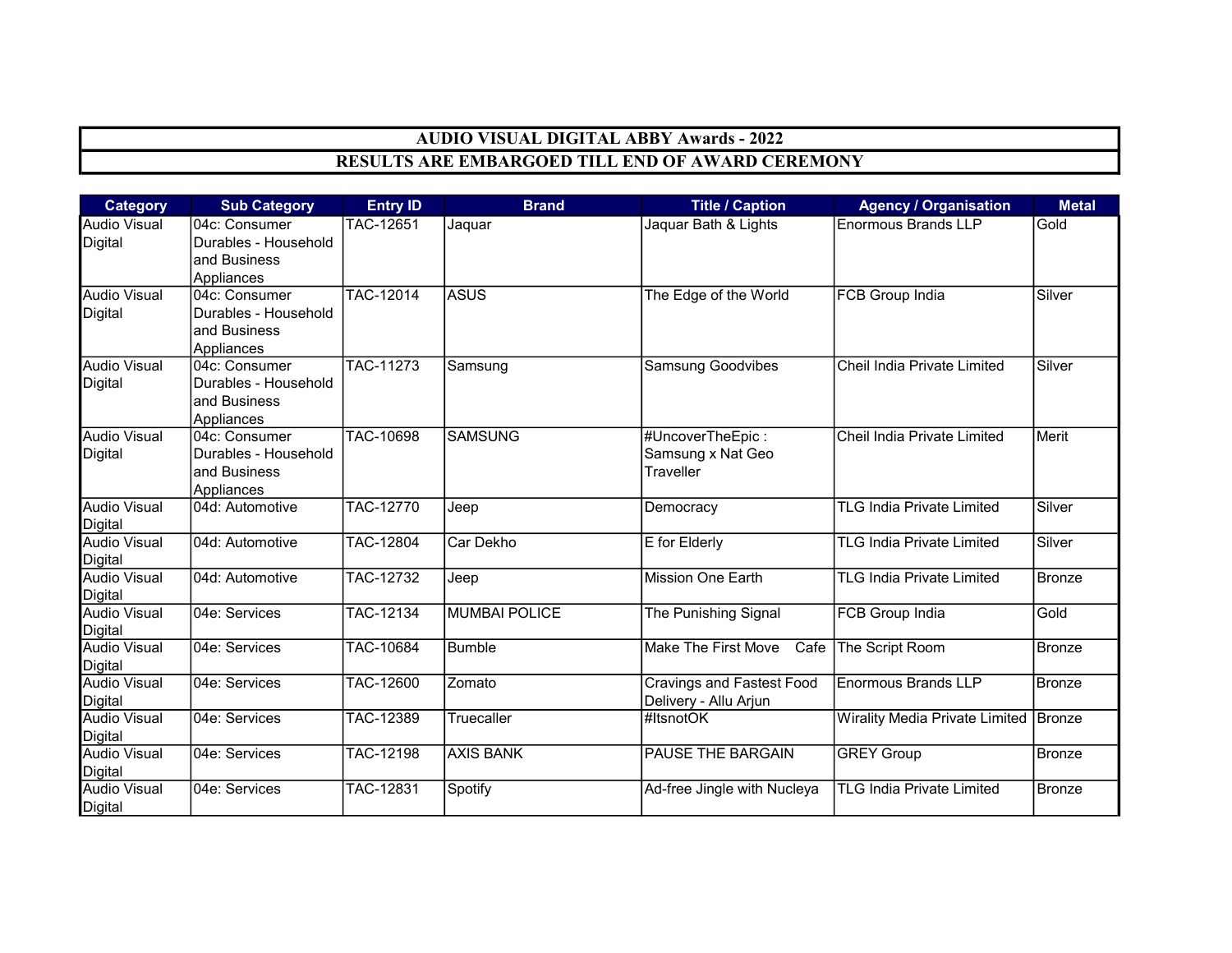| <b>Category</b>                       | <b>Sub Category</b>                                                  | <b>Entry ID</b> | <b>Brand</b>          | <b>Title / Caption</b>                                                         | <b>Agency / Organisation</b>     | <b>Metal</b>  |
|---------------------------------------|----------------------------------------------------------------------|-----------------|-----------------------|--------------------------------------------------------------------------------|----------------------------------|---------------|
| <b>Audio Visual</b><br>Digital        | 04f: Retail                                                          | TAC-12601       | Zomato                | Cravings and Fastest Food<br>Delivery - Allu Arjun                             | Enormous Brands LLP              | Bronze        |
| <b>Audio Visual</b><br><b>Digital</b> | 04f: Retail                                                          | TAC-11839       | <b>Burger King</b>    | #LonelyNoMore                                                                  | <b>Famous Innovations</b>        | Merit         |
| <b>Audio Visual</b><br><b>Digital</b> | 04g: Corporate, Media, TAC-12772<br>Entertainment &<br><b>Others</b> |                 | Jeep                  | Democracy                                                                      | <b>TLG India Private Limited</b> | Gold          |
| <b>Audio Visual</b><br>Digital        | 04g: Corporate, Media, TAC-12027<br>Entertainment &<br><b>Others</b> |                 | <b>Tata Trusts</b>    | Two Bins Life Wins                                                             | FCB Group India                  | Silver        |
| <b>Audio Visual</b><br><b>Digital</b> | 04g: Corporate, Media, TAC-11876<br>Entertainment &<br><b>Others</b> |                 | <b>GILLETTE INDIA</b> | SHAVING STEREOTYPES - GREY Group<br><b>BARBERSHOP GIRLS OF</b><br><b>INDIA</b> |                                  | Silver        |
| <b>Audio Visual</b><br>Digital        | 04g: Corporate, Media, TAC-11288<br>Entertainment &<br><b>Others</b> |                 | Samsung               | <b>Samsung Goodvibes</b>                                                       | Cheil India Private Limited      | Silver        |
| <b>Audio Visual</b><br>Digital        | 04g: Corporate, Media, TAC-11852<br>Entertainment &<br><b>Others</b> |                 | <b>GILLETTE INDIA</b> | SHAVING STEREOTYPES - GREY Group<br><b>IMAN ENOUGH</b>                         |                                  | Silver        |
| <b>Audio Visual</b><br><b>Digital</b> | 04g: Corporate, Media, TAC-12652<br>Entertainment &<br>Others        |                 | Jaquar                | Jaquar Bath & Lights                                                           | <b>Enormous Brands LLP</b>       | Silver        |
| <b>Audio Visual</b><br>Digital        | 04g: Corporate, Media, TAC-10569<br>Entertainment &<br>Others        |                 | Netflix India         | Netflix PlayBack                                                               | <b>Creative Land Asia</b>        | <b>Bronze</b> |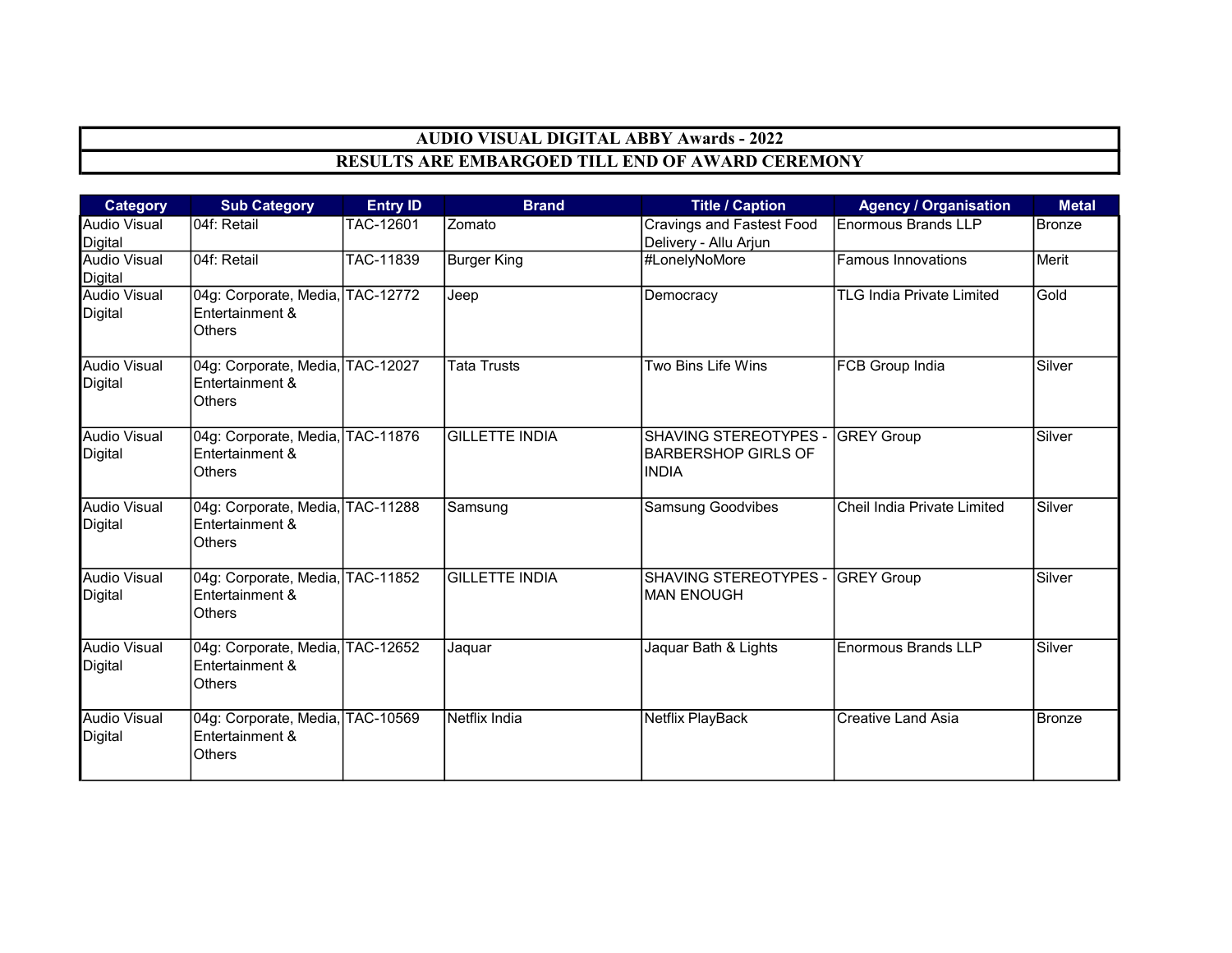| <b>Category</b>                       | <b>Sub Category</b>                                                  | <b>Entry ID</b> | <b>Brand</b>       | <b>Title / Caption</b>                           | <b>Agency / Organisation</b>     | <b>Metal</b>  |
|---------------------------------------|----------------------------------------------------------------------|-----------------|--------------------|--------------------------------------------------|----------------------------------|---------------|
| <b>Audio Visual</b><br>Digital        | 04g: Corporate, Media, TAC-12826<br>Entertainment &<br><b>Others</b> |                 | <b>BYJU'S</b>      | Master Ji                                        | Think and Learn Pyt Ltd.         | Bronze        |
| <b>Audio Visual</b><br>Digital        | 04g: Corporate, Media, TAC-10646<br>Entertainment &<br><b>Others</b> |                 | Netflix India      | Netflix For All - Netflix aapki<br>bhaasha mein! | Creative Land Asia               | <b>Bronze</b> |
| <b>Audio Visual</b><br>Digital        | 04g: Corporate, Media, TAC-10649<br>Entertainment &<br><b>Others</b> |                 | Netflix India      | Money Heist - Anthem                             | <b>Creative Land Asia</b>        | <b>Bronze</b> |
| <b>Audio Visual</b><br><b>Digital</b> | 04g: Corporate, Media, TAC-12748<br>Entertainment &<br><b>Others</b> |                 | Jeep               | <b>Mission One Earth</b>                         | <b>TLG India Private Limited</b> | <b>Bronze</b> |
| <b>Audio Visual</b><br><b>Digital</b> | 04g: Corporate, Media, TAC-12731<br>Entertainment &<br><b>Others</b> |                 | Bajaj Allianz Life | The Unboxing                                     | <b>TLG India Private Limited</b> | Bronze        |
| <b>Audio Visual</b><br>Digital        | 04g: Corporate, Media, TAC-12622<br>Entertainment &<br><b>Others</b> |                 | <b>AXIS BANK</b>   | PAUSE THE BARGAIN                                | <b>GREY Group</b>                | Bronze        |
| <b>Audio Visual</b><br>Digital        | 04g: Corporate, Media, TAC-10643<br>Entertainment &<br><b>Others</b> |                 | Netflix India      | Netflix For All - Maar dhaad<br>ya pyaar vyaar?  | Creative Land Asia               | <b>Bronze</b> |
| <b>Audio Visual</b><br>Digital        | 04g: Corporate, Media, TAC-10642<br>Entertainment &<br>Others        |                 | Netflix India      | Netflix For All - Toh Baat<br>Pakki?             | <b>ICreative Land Asia</b>       | Bronze        |